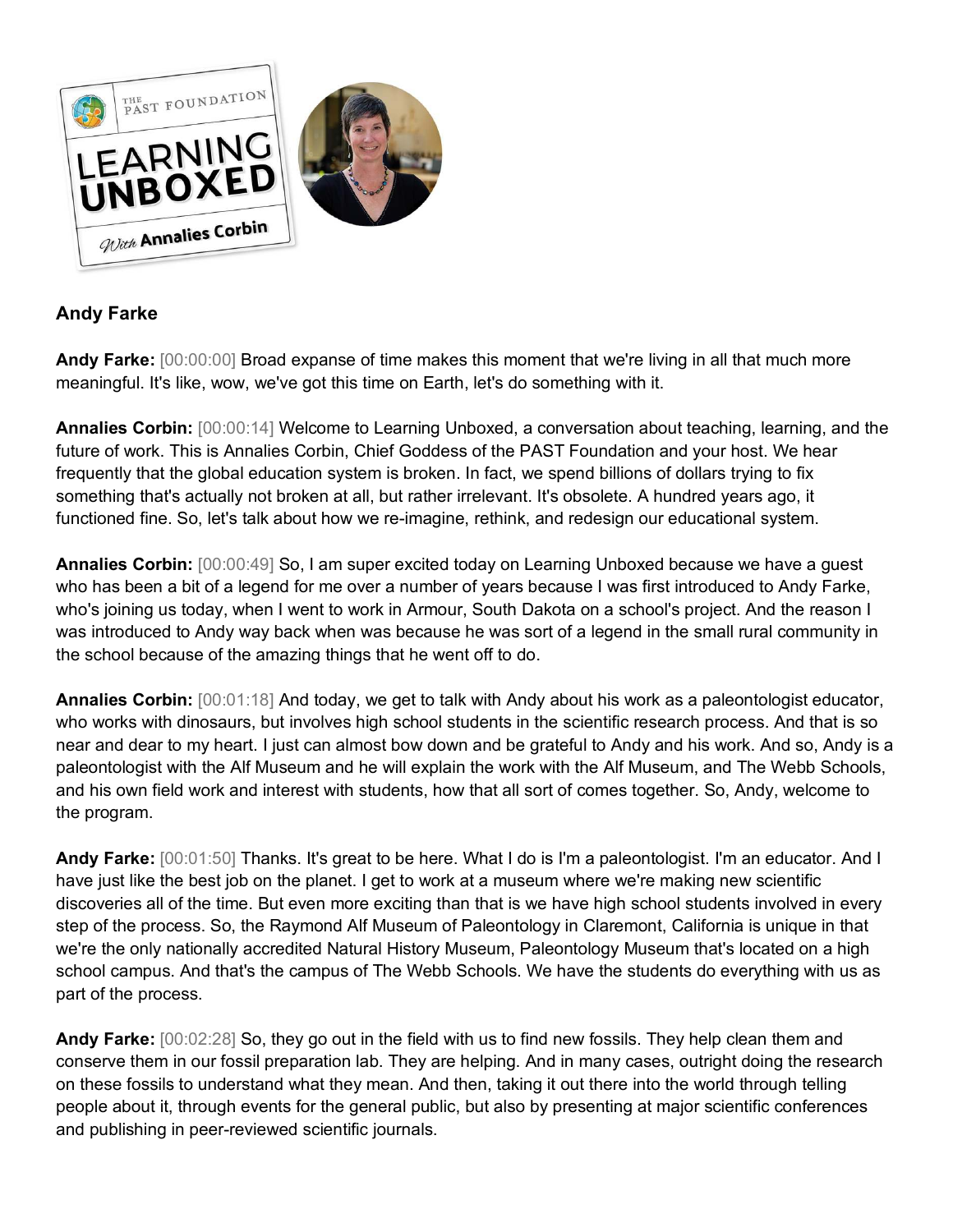**Annalies Corbin:** [00:02:57] So, that's the big piece of this that I love so much. So, a lot of folks who listen have heard me mention before, my background as a research scientist is an underwater archaeologist. And so, very, very similar in the sense that the thing that gets me jazzed is that you've made a point in the way this whole arrangement works to say that high school kiddos not only could benefit from, hey, being part of what's going on, but more importantly, actually have real roles, meaningful roles, not just busywork, not just, hey, let me show you a career, but honest to goodness, I believe that you're capable of doing this, and if you're not, I'm going to teach it to you, and we're going to often run it, you're really going to be part of my team.

**Annalies Corbin:** [00:03:38] So, tell us a little bit of the context piece. So, which came first, the Alf Museum or The Webb School? And then, how did those two sort of get connected together? Because you're right. It's amazing that the museum and the high school are all kind of one and the same in that sense. So, help the listeners understand the context piece, because I think that that obviously has influenced so much of what you're able to do as it relates to having these kids very much by design, deliberately part of your team.

**Andy Farke:** [00:04:07] Yeah. So, our museum was founded by its namesake, Dr. Ray Alf. He came to Webb as a science teacher back in the 1920s, in 1929. And he timed in because it was a small school then and still a small school, he did a little bit of everything. He taught science, he taught math, he coached some sports. But one thing he was really increasingly interested in was the world around him. So, he was an amateur astronomer. He built a telescope by hand in the 1930s. And he was also increasingly fascinated by fossils. So, what he called the documents of life.

**Annalies Corbin:** [00:04:48] I love that.

**Andy Farke:** [00:04:49] Yeah.

**Annalies Corbin:** [00:04:49] That is a great way to think about it. That's spectacular.

**Andy Farke:** [00:04:51] Yeah. And I mean, he was just a master educator. I've talked with students that in some cases, 50, 60 years after, they had him as a teacher, and they still just remember him as someone very dynamic, someone who really had a gift for teaching difficult concepts, and who had a gift for making students feel their part in the bigger picture. One of the questions he would always ask is, what are you going to do with your moment of time when you look back across this vast geological span of time?

**Andy Farke:** [00:05:25] And his way of placing us in that moment of time was to go back in time by collecting fossils. So, in the 1930s, 1936, he was out in the Mojave Desert with some students and they found a skull of an animal that turned out to be a species that was new to science. It was, I think, both peccary or javelina, a pig-like animal that was given the scientific name of dyseohyus fricki. And this discovery and a few others that they made around that same time really energized Alf and got him thinking about the role that fossil collecting, and fossils, and the study of geology and evolution could really be an educational vehicle for his students.

**Andy Farke:** [00:06:06] So, they started going on these things called peccary trips named after that first fossil they found. And one thing led to another. They started building this big fossil collection, some of which had some real scientific significance. And many of his students were inspired to go on to careers in the sciences, engineering, and other fields. And even those students that didn't necessarily go into the sciences, a lot of them talk about how having that bigger perspective, it really has grounded them and given them a different way of looking at the world.

**Andy Farke:** [00:06:39] So, that's how that got started. And then, our museum building itself was built in the late 1960s. And then, after Alf retired, the museum was professionalized, really, from being a personal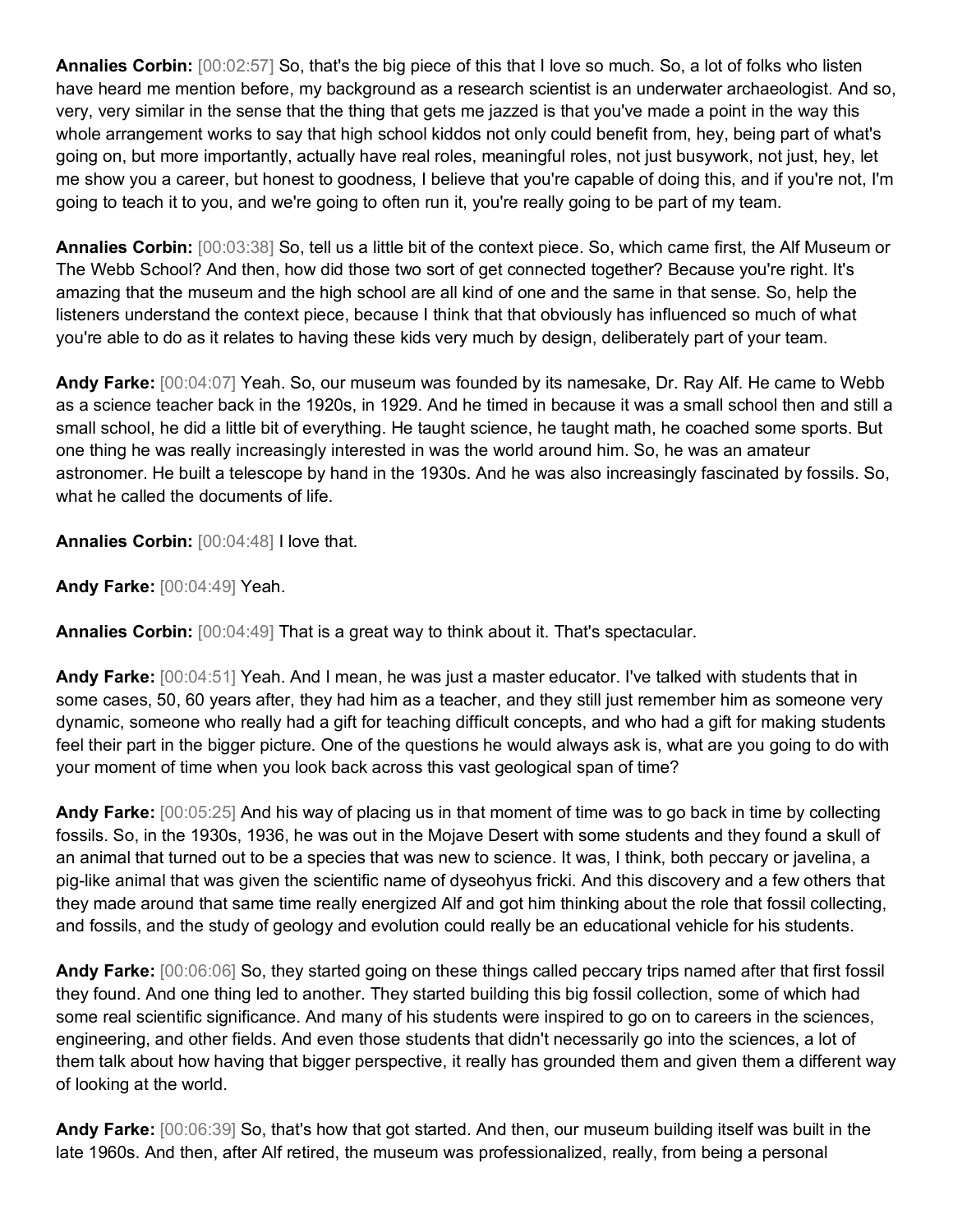collection to something that's a much broader scientific facility. So, that includes having all the proper storage, cabinets, and technology for that, having the labs, and the staffing, and all that to really make it not just an educational collection, but something that's a scientific collection for the outside world, too.

**Annalies Corbin:** [00:07:13] That is absolutely awesome. And I'm so jealous. I mean, I am truly, truly jealous. As one who loved my own scientific field, and field research, and engaging with the act of discovery and the unknown, right? So, to me, that's the passionate part. That's the reason I went into what I did. Because I loved the digging. I loved the discovery. But I am gathering that this is part of sort of your persona as well, I loved the sharing of that knowledge, right?

## **Andy Farke:** [00:07:46] Yeah.

**Annalies Corbin:** [00:07:46] The teaching. So, the learning from myself as a professional, and then the teaching of my students, but also the learning that I got from my students as they learned how to figure this stuff all out, those were some of my very best days in the field, right?

## **Andy Farke:** [00:08:06] Yeah.

**Annalies Corbin:** [00:08:06] So, I totally love and appreciate that. So, The Webb School came first, and then the museum was built around this great, phenomenal teacher. And I have no doubt that there have been fabulous teachers in your experience that sort of helped you along the way. I can certainly say the same. And I think that, that story that you share about these students all these years later, that there's something to be said about not just a dynamic teacher, but a dynamic environment where you have the opportunity to grow and to explore. And one of the things that I loved about what you put in the bio information that you sent over for our interview was the fact that you recognize that not every kid that you interact with is going to be a paleontologist, nor is it even your goal to make them a paleontologist. But the experience is giving them so much more.

**Annalies Corbin:** [00:08:55] So, I guess that one of the things that I would really love to sort of dig in a little bit is when the students come, and they actually get to sit down, and start working on a particular project with you, how do you lay that all out? How do you help the kids or do they just come to it because they're at The Webb School, museum is there, that they naturally, by design, understand what their role is going to be here? What's the process? How do you make sure they're ready for the experience you're about to give them?

**Andy Farke:** [00:09:21] Yeah. So, it's a multi-year process, really. So, Webb is an independent school, which means we have some flexibility around curriculum, even though we're aligned in the science curriculum with the next-gen standards and those sorts of things. We have a lot of leeway in how we do that. So, it's really exciting that we're able to, as part of our ninth-grade science curriculum, it's, of course, the biology class that many schools have with ninth graders, but it's an evolutionary biology class.

**Andy Farke:** [00:09:51] And really, I always think of biology best make sense if you're looking at it through the lens of evolution because that explains the diversity of life and all these biological systems. And one really important piece of evidence for evolution is through paleontology, the study of fossils. And so, we start students with basically just every student here gets exposed to a couple of weeks of paleontology as a ninth grader.

**Andy Farke:** [00:10:15] And they see how it fits in with the broader science of biology. And looking at transitions in the fossil record say about how life has evolved. We do a short field trip where they go out for an overnight trip to collect fossils and see like, oh, we've talked about horse evolution. Look, I just found a toe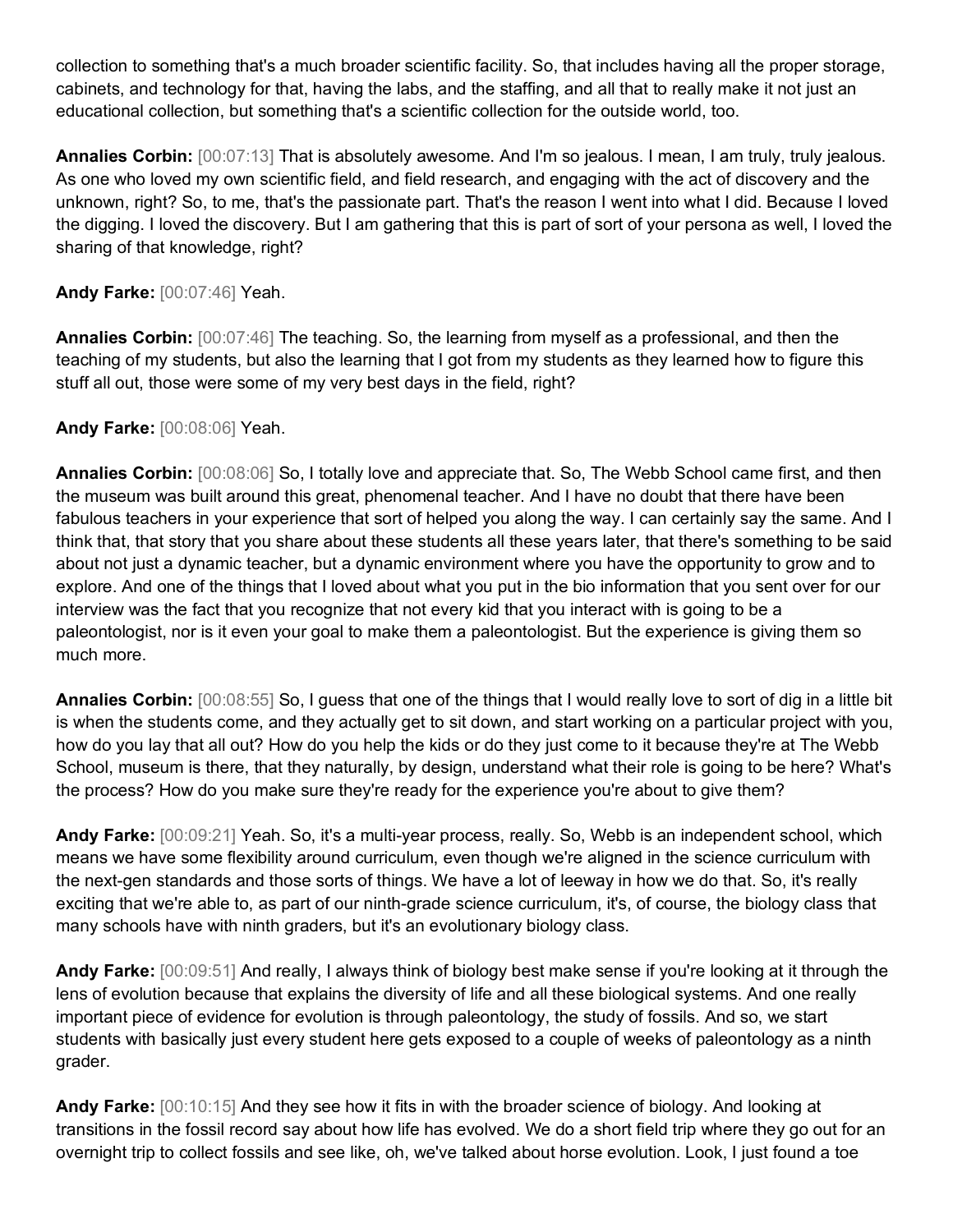bone from a three-toed horse. How cool is that? So, they're really seeing that, and seeing that aspect of science, and discovery, and action.

**Andy Farke:** [00:10:42] And then, for students that want to go in a little more depth, they have an open option as 10th or 11th graders to take a yearlong course sequence, the first of which is, it's an honors paleontology class. So, they start digging into more of the details of what paleontology is as a science, a little more depth on the history of Earth, but also alongside that, we talk a lot about maybe the things you don't think about necessarily, automatically on the sciences.

**Andy Farke:** [00:11:10] So, things like how does a museum run? Not just like, how do we take care of collections? That's important, but what are the ethics of it? So, we start bringing in all these topics of like, well, what are the laws in the US or internationally that govern how we collect fossils? Who should have ownership of fossils if anyone should have ownership of fossils? What are all those things? Like what are the ethics of a museum? Should a museum like, if it starts running short on money, should it be able to sell its collections? How does that fit in with the definition of a museum?

**Andy Farke:** [00:11:40] So, we talk about all those sorts of things that are, of course, related to paleontology, but also, speak to broader issues in society and culture in the world. So, they start to see that it's not—my goal is they see it—I'm not just a scientist who's sitting behind a microscope, like I have to think about these that I engage with the rest of the world because honestly, as a museum, like if we want support from our donors or whatever organizations support us, we have to really make a case for what we do, why we're important.

**Andy Farke:** [00:12:13] It's relatively easy in the best cases to get money to like do a new exhibit, but a museum that's only exhibits isn't really fulfilling its mission as a museum. You have to have that collection behind it. You have to have that research behind it. And so, we talk about how all that relates into the broader museum culture. So, that's the first semester. And then, the second semester is basically an introduction to research.

**Andy Farke:** [00:12:37] So, the students learn how to read a scientific paper, how to give basic journal club presentations. So, they'll read something from the peer-reviewed literature, summarize it. They'll do some basic introductory research projects, learn how to write scientifically, and what goes into that, and how that's different from maybe an essay that they've written in one of their humanities classes. And also, with that, of course, we have another strong ethics component because then, it gets really important to have those conversations.

**Andy Farke:** [00:13:05] So, we talk about some of the topics like who does research belong to? What are the ethics of peer-review? Like say, I've been sent a paper that's written by my friends to peer-review, is it ethical for me to review that? And what are the boundaries? So, we talk about those things. And a lot of these are things that tie in with maybe what these students are experiencing as teenagers, but things about academic honesty, things about, how do you relate to your peers?

**Andy Farke:** [00:13:31] So, again, that little bit of relevance there for them. So, they're getting the scientific training as training, really thinking about what are the ethics and the bigger picture of being a scientist. And then, for those students that want to continue on in the program, then they can take up to two years of an advanced research course, where they're working with me or one of our other museum scientists on some new piece of hopefully publishable piece of scientific research.

**Andy Farke:** [00:13:57] So, maybe it's a fossil that the student found on one of our summer expeditions. Maybe it's something that's been sitting in one of our cabinets at the museum. So, we're like, okay, this is a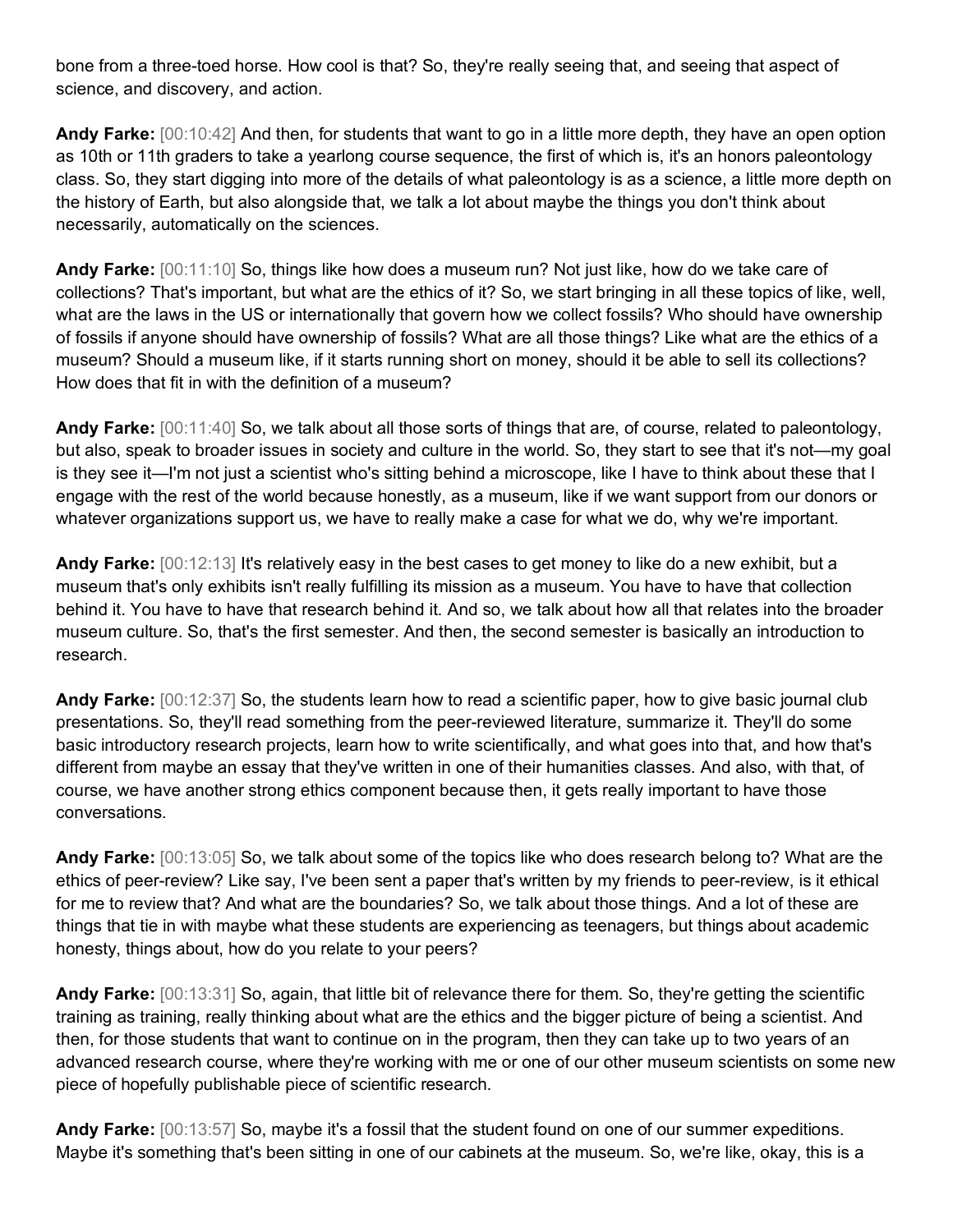fossil. We don't know much about it. We've gone through the scientific literature. Nobody knows much about this topic. It's on you now to figure it out. And so, we'll guide them, we'll help them get up to speed on kind of the important bit of literature that they need to know, the background work, and then help them do the research, whether that's measuring specimens, whether that's analyzing CAT scans, whether that's maybe looking for more fossils in the field.

**Andy Farke:** [00:13:57] And then, if all works out well, taking that research to a conference, and maybe onto a peer-reviewed paper. So, really walking by them every step of the way, but also giving them a lot of freedom to run up against those dead ends to see the frustrations of like, oh, I've measured 500 teeth, and it turns out there's no significant results. You're like, we didn't—it's like, that's real science.

**Annalies Corbin:** [00:14:59] Welcome to the real world of science, right?

**Andy Farke:** [00:15:01] Yes.

**Annalies Corbin:** [00:15:01] Absolutely.

**Andy Farke:** [00:15:03] Yeah. And for me, although it's really exciting like when the student is a co-author on a paper that's published or when I see them at a conference, I think it's just important that they see like, oh, science isn't just like, go to a textbook and look up an answer or it's not like I had every day as a eureka moment in the lab at 2:00, which is another sort of way of looking at science that they often see in pop culture. Going and see that like sometimes, there's excitement, but sometimes, there might be weeks or months of just got to slug through it.

**Annalies Corbin:** [00:15:34] Yes, absolutely. Been there, done that many, many times.

**Andy Farke:** [00:15:38] Yeah.

**Annalies Corbin:** [00:15:38] Absolutely. Well, I just love that and I love, this is the sort of epitome, I guess, if you will, of the notion of high school capstone, a research internship that is just saying at the very highest level, we're not just asking you to participate, we're asking you to contribute. And I think that's a fundamental difference in what is going to be a successful, immersive experience for a student, right? And that's certainly the piece that we advocate for and have for many, many years at PAST.

**Annalies Corbin:** [00:16:12] But I do think that it's intriguing to me how often educators generally, and I'm talking about our post-secondary colleagues, as well as our avocational colleagues and our traditional school teachers, I'm using educators to be all encompassing in that sense. We often get stuck in the notion that because we've always taught X this way or we've used this particular curriculum, I love your example of their biology course. The standards in biology, although they have evolved over time, it's largely the same, the foundational pieces of the science we know.

**Annalies Corbin:** [00:16:55] And yet, oftentimes, what we find in schools, and especially in schools that are struggling to engage students in science, if you step back from it, there's two things that tend to be happening. One is you don't have a dynamic science teacher or a teacher who is so passionate about the content or one piece of the content that the kids sort of peel the passion off, right? They know that you love this, Andy. And so, when they hang out with you, there's no question in their mind that you want to be there, right? And that matters. Kids know this stuff.

**Andy Farke:** [00:17:31] Yeah.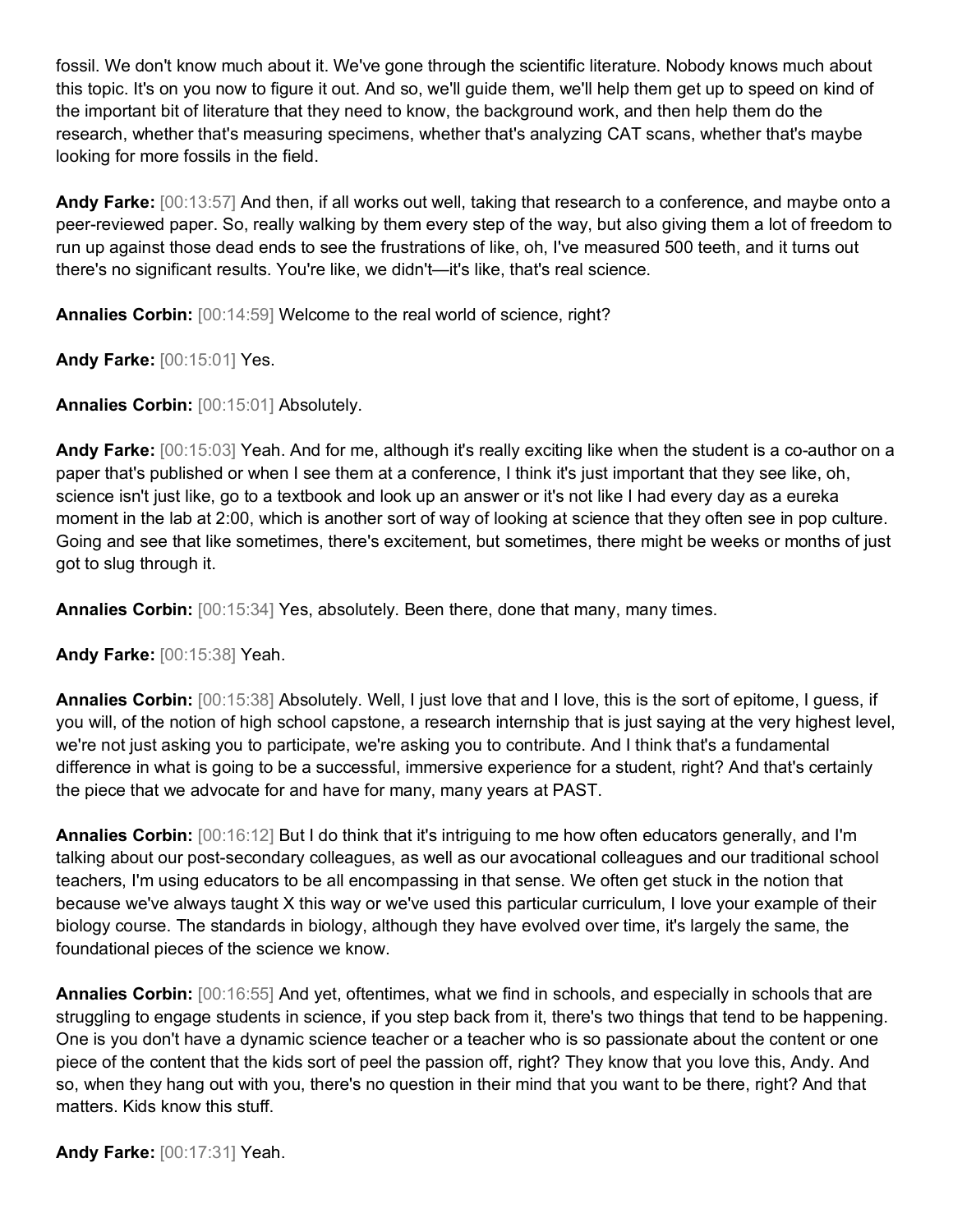**Annalies Corbin:** [00:17:31] And then, the other thing I see is that folks have not taken on a sense of freedom. And sometimes, it's environmental. It's the place you're teaching, or the place you're working, or the museum that you're in that are so constrained that you can't take the content and make it relevant to those kids right now. So, to your point. So, I think oftentimes, when I look at stale programs, those are the things that I see, I guess, if you will, right?

**Andy Farke:** [00:17:59] Yeah.

**Annalies Corbin:** [00:17:59] So, from your experience, other than tapping into the thing that you know and love, how could you help others who want to be able to teach no matter what it is, whether it's paleontology, or it's fashion design, or it's marketing? It doesn't really matter. At the end of the day, you found creative ways to sort of tap into the here and now. And yet, people are afraid to do that. So, what would your advice be in that space?

**Andy Farke:** [00:18:30] Wow. That's a big question.

**Annalies Corbin:** [00:18:32] It is a big question. And I ask it because you didn't come to this, Andy, as an educator. You came to this as a paleontologist who loves to teach, clearly.

## **Andy Farke:** [00:18:42] Yes.

**Annalies Corbin:** [00:18:43] And I think, sometimes—so, this is my theory. I have a theory, I guess. So, I want to play my theory out with you. So, my theory is that we need to be able to find a way to help teachers tap into the passion of folks who love what they do, but don't teach. At the same time, we needed to help those folks who are incredibly passionate about stuff and help them learn how to teach others even if it's one or two. It doesn't have to be an additional classroom setting. There's magic in the moment to where somebody can mentor somebody else to love what they love.

**Andy Farke:** [00:19:19] Yeah.

**Annalies Corbin:** [00:19:19] I guess that's what I'm getting at. How do we get to that magical moment in a variety of settings? And you don't have to have the answer, but I know you have insights because you're living this.

**Andy Farke:** [00:19:28] Yeah. So, I think one thing that has really helped me is I am really fortunate to have some amazing colleagues here, not just at the museum, but at the school, and some of them in science, some of them in other departments. And so, just chatting with them to see like, what makes you tick? Like you're a humanities teacher. What is it that like clearly good at it, you have the students energized in your classroom? Like what is it that makes you tick? And often, it's that background passion, that excitement.

**Andy Farke:** [00:20:02] Sometimes, it's coming from just having that experience in the field, that proficiency in the field. But that's why I'm a big advocate of creating opportunities for educators to either go back to what their original topic of study was, if they were a biology major in college or whatever, being able to go back and do that or if they have still some continued engagement with the field, being able to just create those opportunities.

**Andy Farke:** [00:20:31] So, I've got some colleagues out there. There's a great program through the University of Washington where they have educators go out in the field with them to collect fossils. And I think those sorts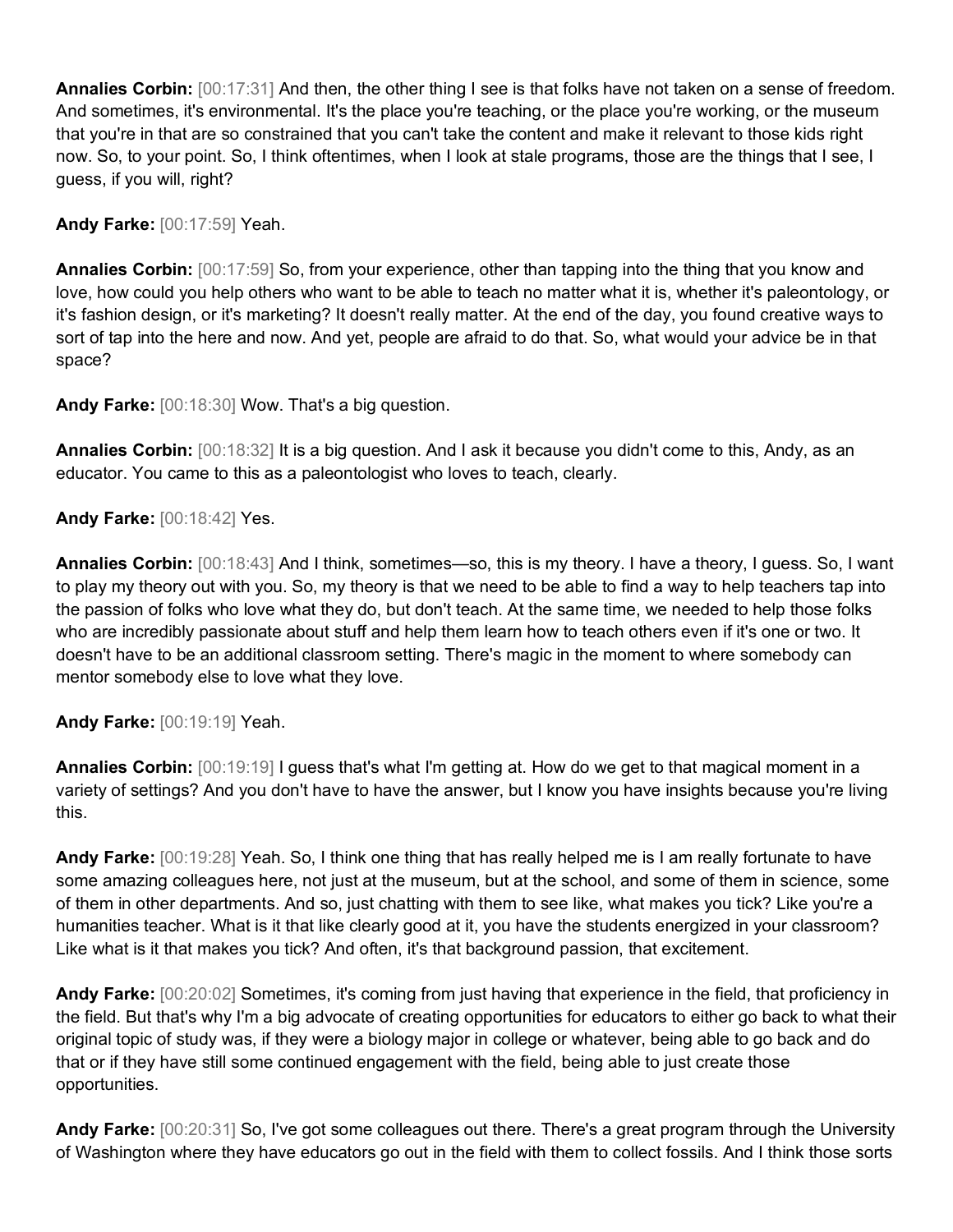of experiences as professional development and professional growth are really important. One thing that makes me really, I think, excited and continue to be excited is I have the ability to be professionally engaged as a scientist. So, of course, I'm an educator, but also, I'm an active research scientists involved with my professional societies and working with these students to make new discoveries.

**Andy Farke:** [00:21:08] But that's a lot of what keeps me motivated and keeps me excited, is being able to have that freedom to do that. And I, of course, absolutely recognized, depending on circumstances of schools or background, that's not always possible. But I think ways to creating ways for those sorts of opportunities for educators to tap into that excitement, that kind of what's current in the field, like that's so, so important. So, that's one thing that I think is important, is just stay engaged as possible in the dirt, whatever that dirt is for your field.

**Annalies Corbin:** [00:21:39] Yeah, that's a really interesting way for you to put it. And I truly, truly appreciate that. And although I have recognized that I hadn't had anybody put a voice to that, but I like the notion of encouraging our educators. So, folks who come, to your point, from those variety of different things that they teach, whether it's language arts, or mathematics, or some type of science, doesn't make any difference.

**Annalies Corbin:** [00:22:07] And through folks who come into teaching through education and not necessarily through whatever that content component of it is, I think often, what might happen and again, a theory, I don't know that this is the case, but I'm curious about it because of the way you put it. So, I do appreciate that. One of the things that might be a sticking point is, you have so much invested in your profession outside of the teaching. So, the science piece. Again, you mentioned your professional association.

**Annalies Corbin:** [00:22:40] Oftentimes, teachers are members of associations or groups that are tied to teaching, but not necessarily their content components in the truest sense. And I wonder if there is a connection there, right? I became a math teacher because I like math, and I want to teach, and I like kids. But is there a component of math that I'm passionate about? And can I figure out how to tap into that as a mechanism to inspire and help teach my kids? And I wonder if maybe that's one of those little levers that we need to spend a little bit more time giving traditional educators permission to invest in their content piece of their field for the inspiration and the passion.

**Andy Farke:** [00:23:23] Yeah, absolutely. Because I think it's that inspiration and that passion that when I think back to some of the best, most-engaging teachers I've had over the years, like even if they didn't have a PhD in the field, they had a natural passion for it. And if someone's excited about something, it's a lot easier to get students excited about it, too.

**Annalies Corbin:** [00:23:43] We used to have these post-it notes that we used to have printed and we would take them to every teacher, professional development workshop that we did. And what they said on them was, teach your passion. And we would start there. And that was the thing that we saw, too, is like, I don't care that you're the math teacher, maybe you're the math teacher and you are a whiz at knitting. Well, okay.

**Annalies Corbin:** [00:24:07] For starters, knitting is nothing but mathematics all played out, right? So, how to get you jazzed, take that thing that you love and let's see if we can help it be at least a springboard with your students because to your point, kids know. Whether they're little kids or they're older kids, they know when you are so completely jazzed and into what it is that you're teaching them, right?

**Andy Farke:** [00:24:30] Yeah. And I think the other thing with that, too, is it comes from showing maybe that I'm not always the expert, letting the—I almost would use the phrase, like showing the vulnerabilities that I have as a human and as a scientist. And I think especially high school students, yeah, we're all pretty cynical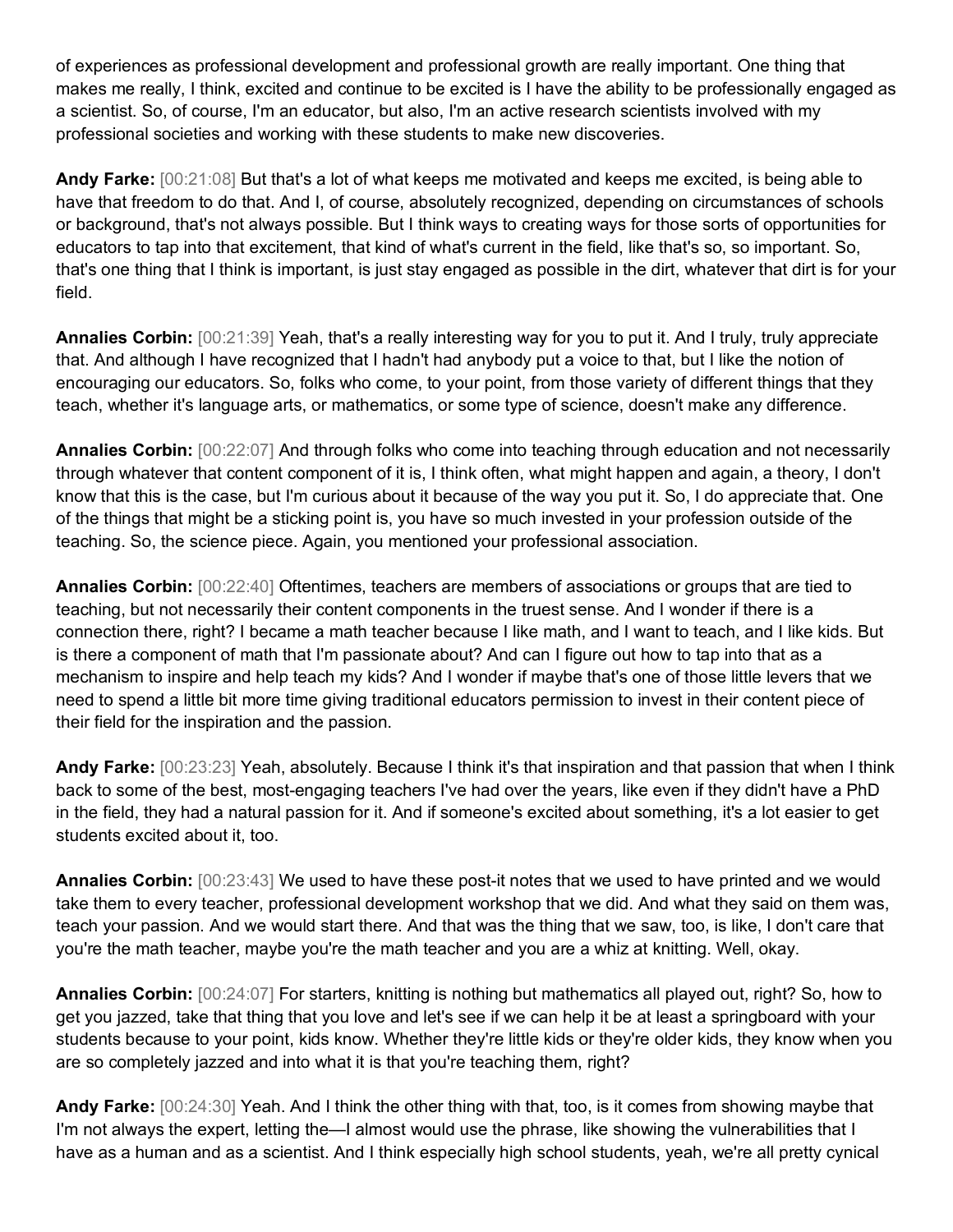when we're teenagers, and many of us are. I remember being, I knew so much about the world when I was 18 years old. And everyone was trying to sell me a like.

**Andy Farke:** [00:25:05] And I think, one thing that resonates that I found with the teenagers that I work with is if they're like, oh, wait, scientists don't actually know all this like, oh, there's something that's like less than perfect? And that often resonates and gets them excited. In fact, I remember, this is a few years back, one of my students actually had a score chart that he was keeping of times Dr. Farke was wrong.

**Andy Farke:** [00:25:30] And this was a student, really motivated. But we had just like this great relationship where it wasn't subversive in any way, but it was very much kind of like, you just said something, like I'm not sure that's right. And so, he would challenge me and he'd be like, oh, I just found this in the literature that extends what we were just talking about, things like that. Okay. We're going to add another tick mark to this word chart I'm keeping. So, things like that. I think that's really being able to say, I don't know, or let's check this out, or I was wrong about this. I think that often resonates well, especially because as you get to more advanced science learners.

**Andy Farke:** [00:26:12] Because I mean, really, that's what the process of science is, is saying, I don't know this, let's find out or oh, this seems weird, could that be right? And I think having those sorts of relationships, no matter what the class size is that a lot of what teaching is, is about relationship-building. That has to come in order to get student trusts and student engagement. And if there's not that relationship, they're not necessarily seeing you on that on that level as someone that's figuring it out alongside them, can be harder to get that trust.

**Annalies Corbin:** [00:26:46] It really can. And the reality of it is, and again, like I said, from years and years of being in so many different classrooms and communities, that was one of the pieces that we've seen over and over again. And it becomes almost one of those kevlar threads around when you step back and think about those great, amazing, successful teachers who, to your point, 50 and 60 years after the fact, they remember that teacher. And if you really dig in, what you discover is that, that teacher was fearless, right?

**Annalies Corbin:** [00:27:19] They believed without question. And the kids that they were teaching, that they were capable of so many different things, and to go on a journey with them rather than just absorbing information. And I think that, that's a lot of the big difference, and certainly, some of those pieces that I feel very strongly about. The other thing that I am really curious about, because here's what I can imagine, folks are sitting back listening to this, are like, oh, my gosh, Dr. Farke, he's inspiring. Like, I want to be a teacher like that, right?

**Annalies Corbin:** [00:27:52] And how do I tap into some of those pieces? But I'm not in a community that has a school that provides as many of those types of free opportunities. I don't have a museum sitting on my campus, but I'm really, really passionate about X, Y, or Z. And so, I want to start transitioning the way my students think and plan. And how do I go about doing that? I always like to sort of as we wrap a program, think about the things that people are sitting back listening, saying, gosh, I could do that, but-

**Andy Farke:** [00:28:25] Yeah. And that's another big question. That's what I think about a lot. I'm very cognizant of the fact that not every school, in fact, very, very, very few schools have a museum on their campus. Not everyone can just walk down the hallway and pull out a drawer of a new species of dinosaur or something like that. But I think one way that things are getting maybe a little more accessible is, as more museums bring their collections online, and not just museums, but other sorts of cultural institutions, and research institutions, and such, there's a lot of ways to engage with that primary material.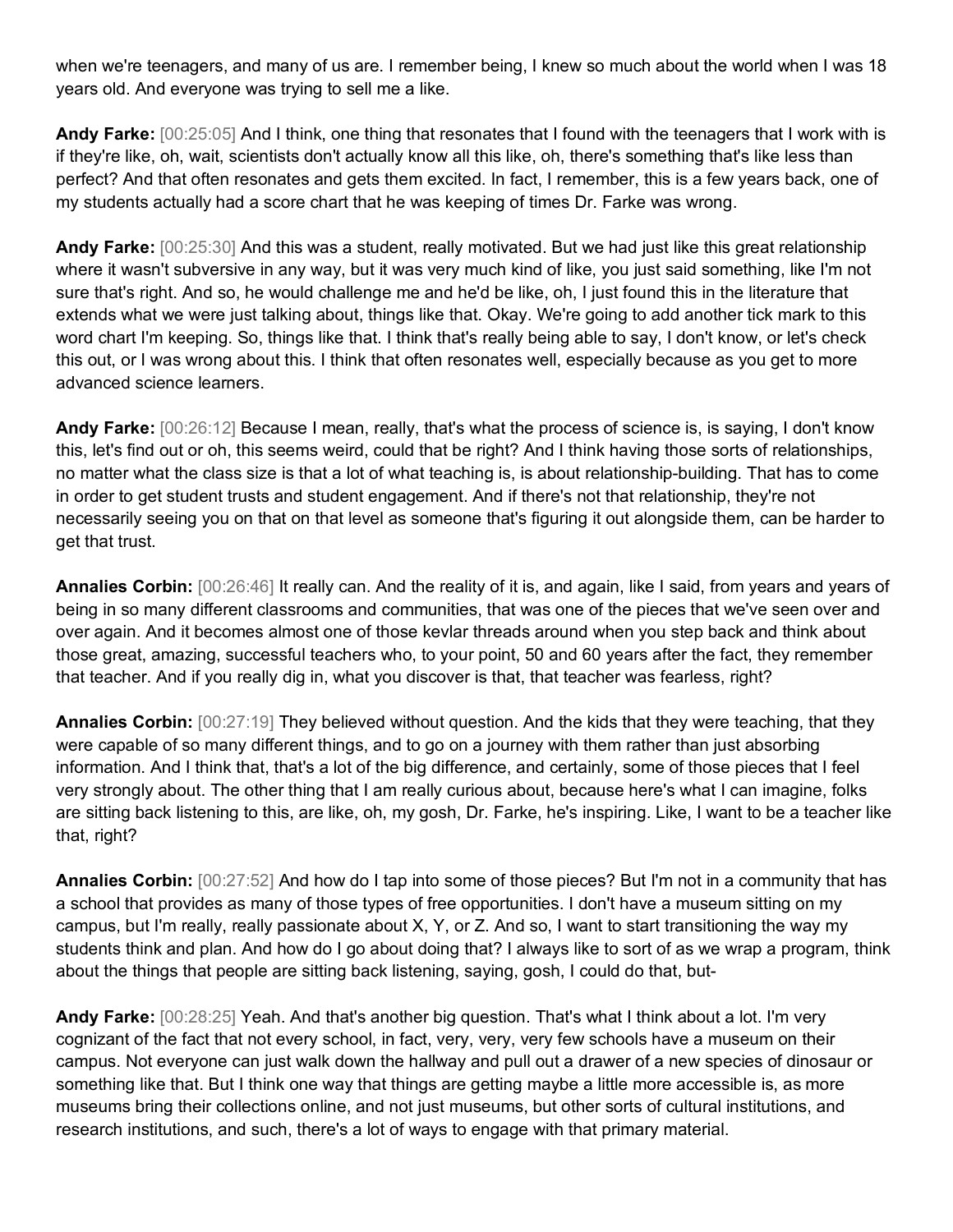**Andy Farke:** [00:29:02] And I think really, for me, it comes down to engaging not necessarily at the textbook level, although textbooks are useful and really great to get a foundation. But going to that level where the textbook information is coming from, and then even below that to the, like here's the actual data. And I think getting into those sorts of resources where possible, it's been really inspiring for me as a teacher. And I think it's something that is hopefully within whatever local limitations there are.

**Andy Farke:** [00:29:35] It's something that can be adopted, whether it's looking at 3D scans of a fossil online or reading a journal article because there are a lot more journals now that are making their research available online in a way that that's at low cost or no cost. Also, I think, there's different forums where you can you can point motivated students to, to engage with professionals. Yeah. As a professional that sometimes contacted by students outside, that's something that I always advocate with caution because I've seen it go off the rails in all sorts of ways. I think that kind of communication with experts requires some guidance from the teacher, not just saying, go ask a scientist five questions, but-

**Annalies Corbin:** [00:30:17] Right. Oh, no, absolutely. Because, you can get that student that is relentless and you just—yeah, absolutely. Which on the one hand, you love. But on the other hand, within a moderation. So, yeah, absolutely.

**Andy Farke:** [00:30:31] But yeah, I think really engaging with those and seeking out those building blocks of our knowledge, whether that's the museum that has their paintings online or they're in the museum that has scans of fossils online, there's some great databases out there where you type in your geographic location, like what fossils were found in our backyard here?

**Annalies Corbin:** [00:30:52] Yeah, exactly.

**Andy Farke:** [00:30:53] And then, that leads into, well, hey, we're finding—we're in the middle of South Dakota, why are we finding all these marine fish outside here? Because there's a lot of like cornfields and hog facilities. We don't have oysters hanging around today. And so, that kind of that can be a way to really make it personal. And I would say that's the other thing, is find the ways that make it personal, make it local.

**Andy Farke:** [00:31:21] One of the things when I was a student that always inspired me wasn't necessarily reading about a discovery down in Argentina or discovery over in China, but like, what is the discovery that just came out of my backyard? Whether it's a fossil, the famous fossil that was found 50 miles away or maybe a regional university that some researcher just made a discovery. So, I think finding those sorts of local personal connections can make a big difference, too. And often, those are good places to tap for resources, as you know, for getting kind of beyond the textbook.

**Annalies Corbin:** [00:31:59] And they're also a great opportunity for students to understand how the work that they do, whatever that happens to be, could be tied to a community and benefit a local community.

**Andy Farke:** [00:32:09] Yes.

**Annalies Corbin:** [00:32:10] That's the other thing that I love about that approach, is oftentimes, we think about science in particular, but we also see in other fields. But I would say science, for better or worse, is often the victim or the perpetrator, take your pick of some of that ethos that says, this is about something huge. It's not about any small or individualized place. And sometimes, we forget, to your point, that it starts someplace.

**Andy Farke:** [00:32:37] Yeah.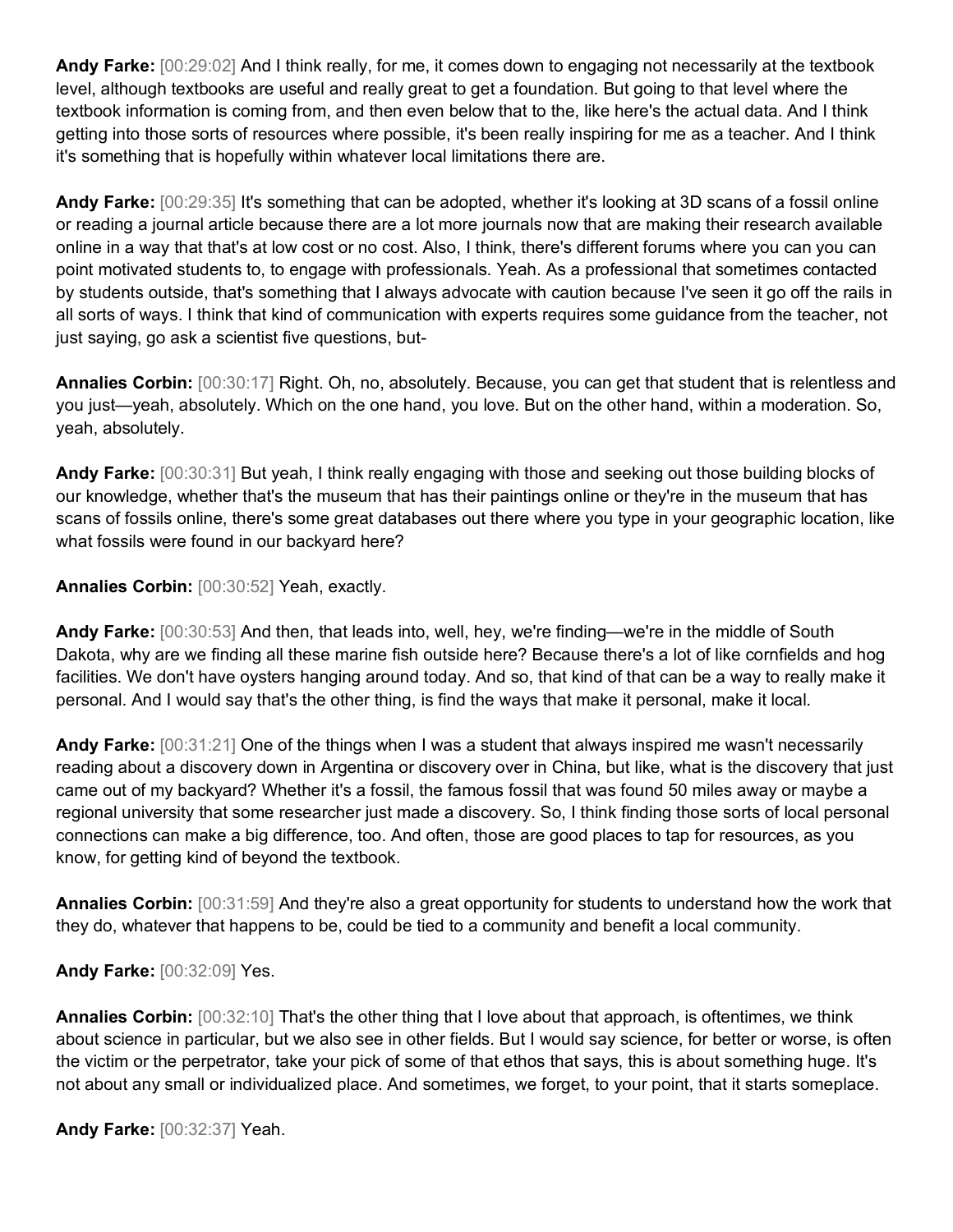**Annalies Corbin:** [00:32:37] The seed of whatever that—it doesn't matter which field of science you choose, it has a beginning and a certain place. And that certain place has meaning to the entire sort of sets of events and one event builds on another that's tied to whatever that thing is. And we often forget to help the students understand that it's right here. To your point, it's in my backyard, it's meaningful, it has to do with me, it has to do with my neighbors. Yeah. And, oh, by the way, I can have a role in that.

**Andy Farke:** [00:33:04] Absolutely. Absolutely. And I think also, with those sorts of personal connections, being able to show how all of this stuff is relevant no matter what career you go into. And coming back to what we were talking about at the very beginning, I don't particularly care if my students go into paleontology, like I love it, I'll be proud of them if they do that. But honestly, like that's not my goal. My goal is not to crank out another 20, or 30, or 50, or 100 paleontologists. In fact, that's kind of the worst-case scenario.

**Annalies Corbin:** [00:33:36] Exactly. Where would they work, right?

**Andy Farke:** [00:33:37] Yeah. And what I want, though, is my students, no matter what they do, to go out into the world and be people that whatever their field is, whether they're going into, they're owning their own business, or whether they're going into public service, or they're going into medicine, or engineering, or whatever it is, they can say like, they'll see something on the news, and say, oh, like I understand a little about how the scientific process happens or maybe there's a local issue coming up in an election that has something to do, a ballot issue that has some scientific links.

**Andy Farke:** [00:34:13] They can say, oh, like I can feel a little bit comfortable reading into this or no matter what it is, that they understand what science is, how the process works. And maybe not be so intimidated when they see someone with a PhD behind their name. It's like, oh, yeah, well, this is the process. That's how they got their PhD. And this is how they're an expert in this field. And this is the limitations of that expertise. And this is where really, they have some authority to speak.

**Andy Farke:** [00:34:40] So, I think it's really, just giving people, people in general, not just scientists, but people tools to look at the world, and also, beyond just like the practical stuff, just like looking at the world and getting excited about it because how cool is it that there's places where you go out and you can pick up a fossil of an animal that lived 50 million years ago, and to have that connection, and getting back to what Ray Alf was talking about, with our moment in time. Like one of the things that I really try and tell my students, and this goes back to Ray Alf's philosophy, is we look at the age of the universe, the age of the earth, we have billions of years' worth of Earth's history, if you're going to be really nihilistic about it, like, oh, wow, I'm really insignificant, and I know that.

**Annalies Corbin:** [00:35:26] Oh, yeah, absolutely.

**Andy Farke:** [00:35:27] Well, that's, I think, not the case at all. Like I think that broad expanse of time makes this moment that we're living in all that much more meaningful. It's like, wow, we've got this time on Earth, let's do something with it, take advantage of it. And don't be intimidated by this idea of big expanses of time because we're part of that. We're part of that story of Earth. And we can do a lot of good and reach a lot of people in that time on our planet with that moment of time.

**Annalies Corbin:** [00:36:00] Well, at the end of the day, whether you articulated that way or not, you are crafting stewards of the Earth, right?

**Andy Farke:** [00:36:07] Yeah.